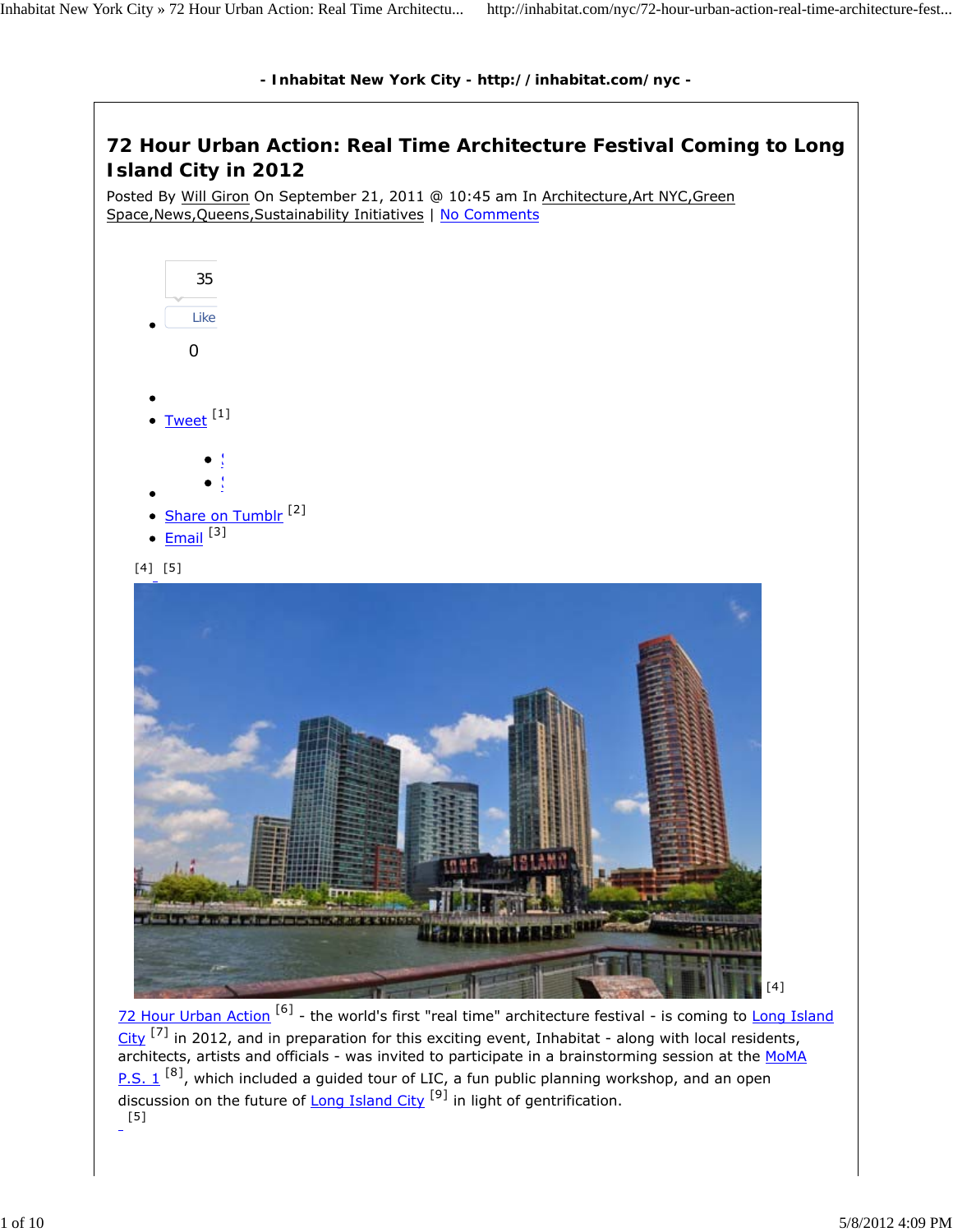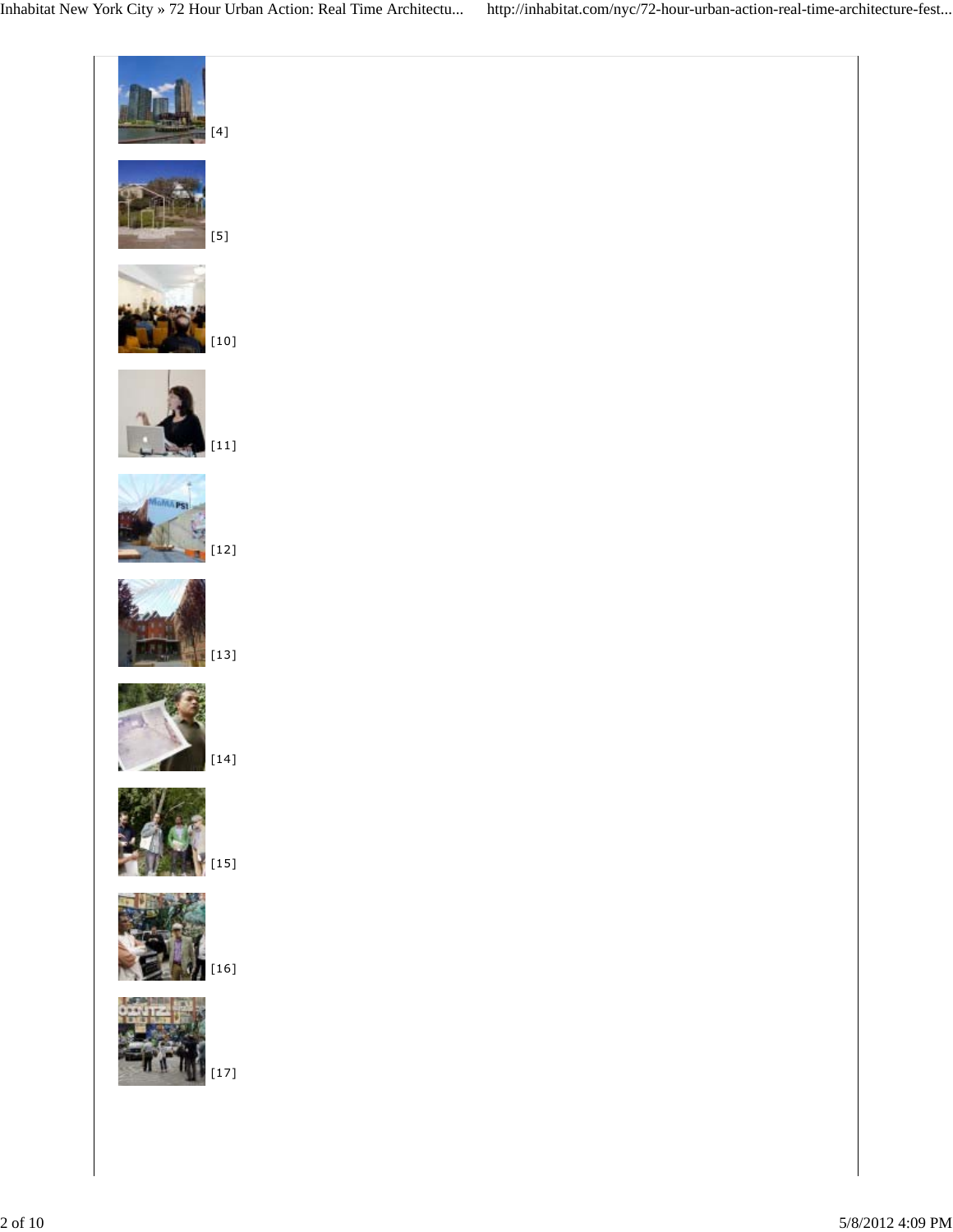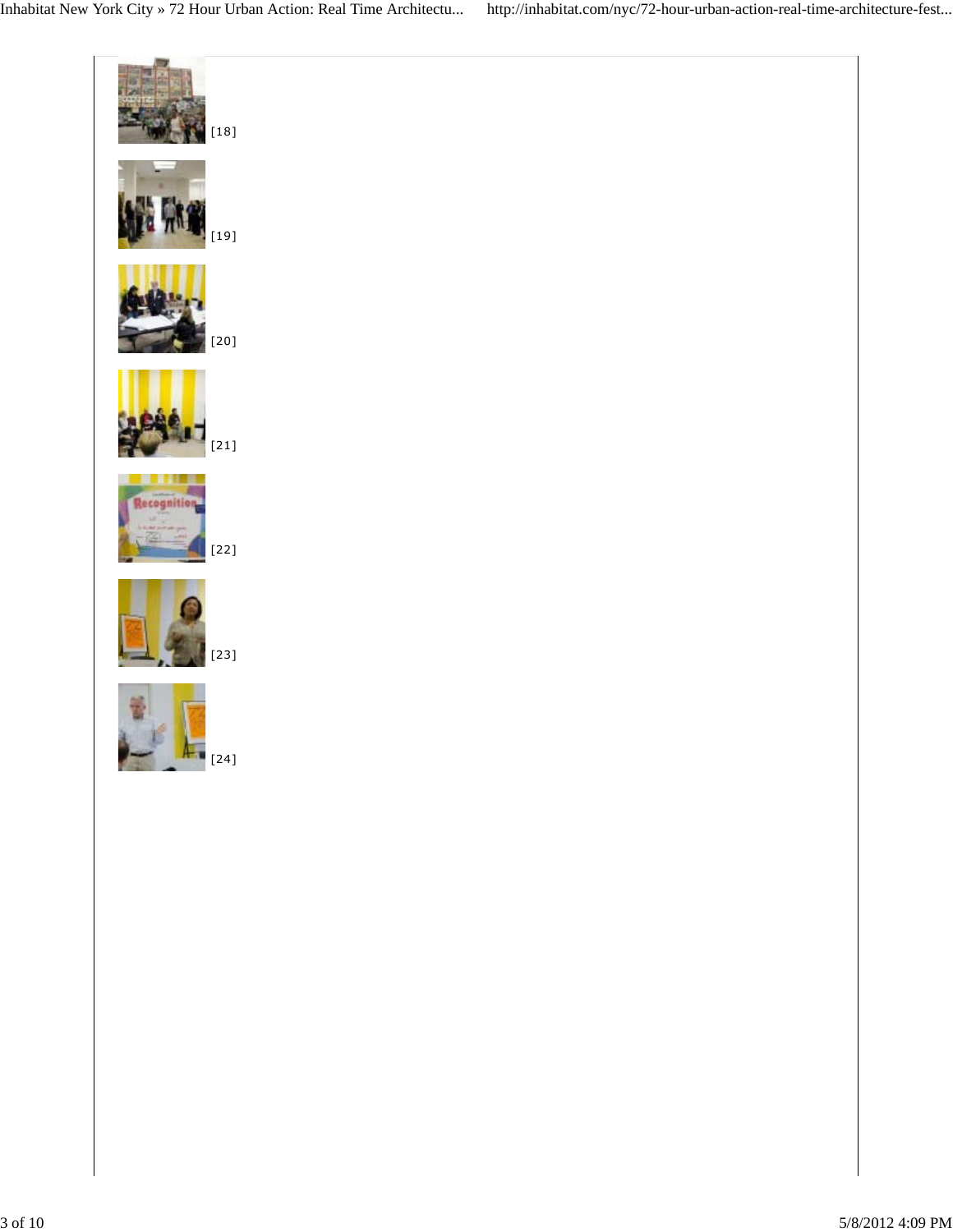

*Hour Urban Action*

Founded by architect Kareem Halbrecht<sup>[25]</sup> and cultural planner Gilly Karjevsky, 72 Hour Urban Action was part of the <u>Bat – Yam Biennale of Landscape Urbanism <sup>[26]</sup>, a collective debate centered</u> around "urban experience and activities that have the power to transform the city into a higher quality, optimistic, and vital place."

Dubbed "guerrilla architecture," 72 Hour Urban Action brought 100 participants in 10 international teams for a three day competition to design and build various projects in different public spaces throughout Bat – Yam, Israel. The competition, which first launched  $[27]$  last year, was a huge success and spurred the creators to bring the next edition of 72 Hour Urban Action to LIC in 2012.

The day of preparation began with a brief introduction by Halbrecht and Karjevsky, along with a short video<sup>[28]</sup> of the 2010 event that took place in Bat – Yam. Next, presentations of what can be done in LIC were given, one of which was about **Holding Pattern<sup>[29]</sup>, the MoMA PS1** installation by Interboro Partners [30]. To create Holding Pattern, Interboro asked PS1′s neighbors what they needed, and then incorporated those items into the installation. Everything from the trees to the benches to the ping pong tables found a new home after the installation's dismantling.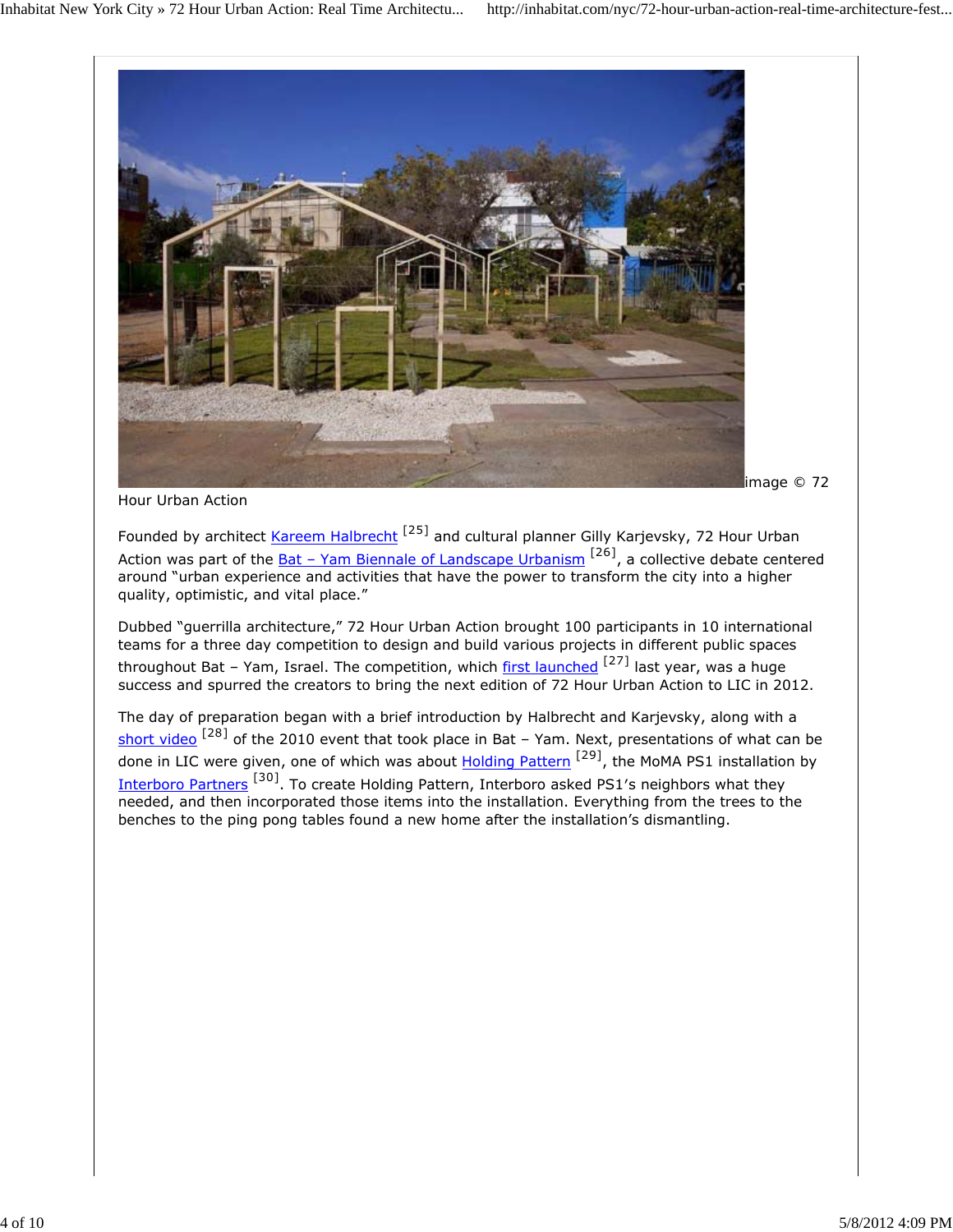

Aurash Khawarzad of <u>DoTank: Brooklyn [31]</u> discussed "DIY urbanism," a more creative idea, and "tactical urbanism," making more permanent changes. DoTank: Brooklyn's presentation focused on how tactical urbanism can transform a community by promoting green space. DIY urbanism, like yarn bombing <sup>[32]</sup>, while creative and interesting, is not what the community needs to promote long term change. However, tactical urbanism initiatives like widespread chair bombing [33], digital community billboards <sup>[34]</sup>, and using light projectors to improve building aesthetics <sup>[35]</sup>, not only encourage community participation and green activism, but also prevent "cookie cutter high-rises" from changing the character and culture of neighborhoods going through gentrification.

Nina Rappaport<sup>[36]</sup>, an architectural historian, and curator, best known for her preservation of the Queens Sunnyside Gardens<sup>[37]</sup>, presented "LIC in Context." Because LIC is a "hybrid scape" of commercial, industrial, and residential zoning, Rappaport proposes a collaborative effort between artists, local craftsman, and business to improve the local economy and create a new image for LIC. She also proposes making LIC more attractive to go to by emphasizing its proximity to Manhattan, improving transportation and infrastructure, constructing residential bridges, and creating welcoming billboards to give LIC a distinctive character.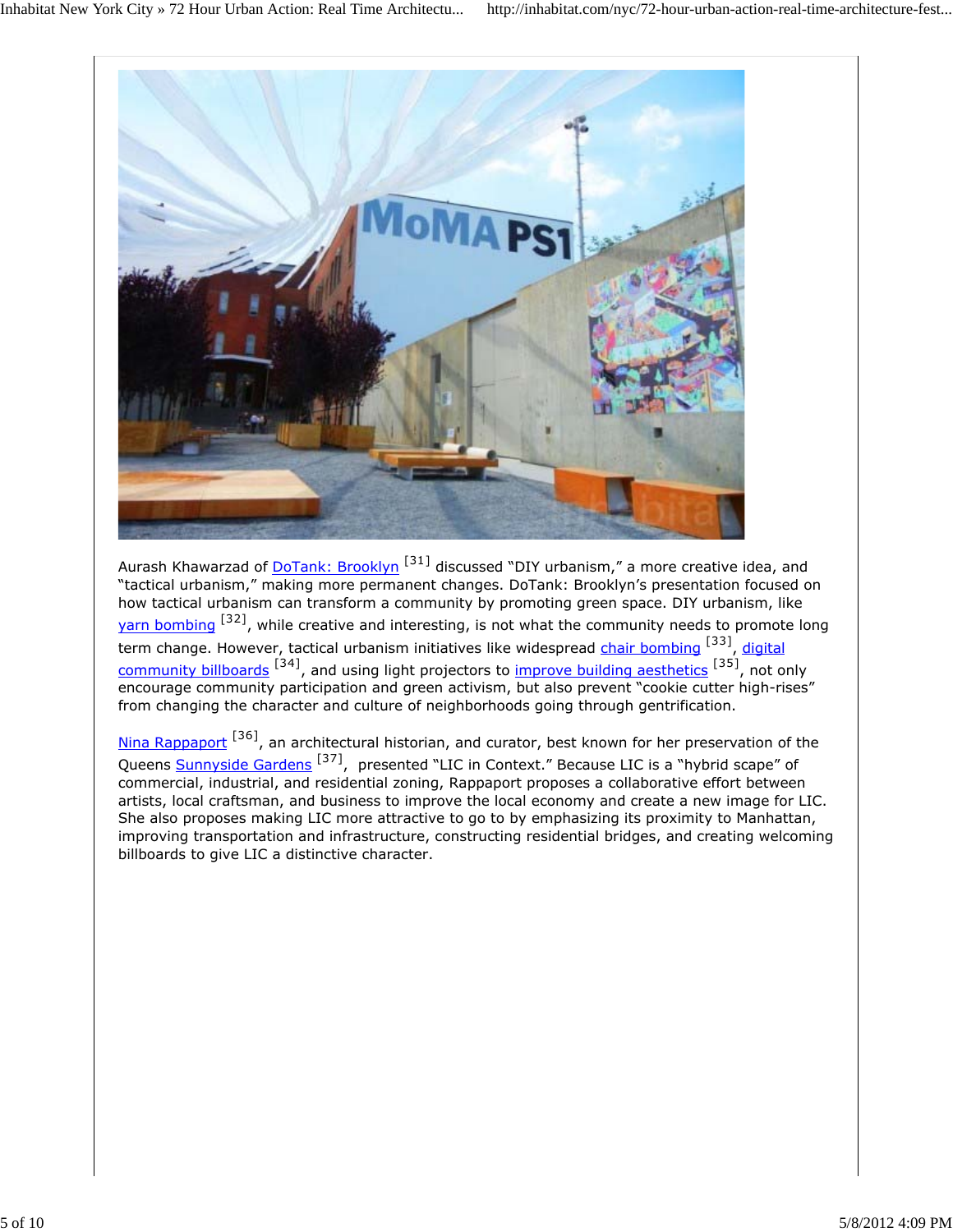

We then took a tour of LIC, which included stops at prime examples of revitalization and preservation in the neighborhood. We visited the community garden, which had at one point been a dilapidated lot, and we visited to the world renowned  $5$  Pointz<sup>[38]</sup> (a personal favorite). Dubbed a "graffiti museum" the tour was lead by Meres One  $^{[38]}$  – artist, curator, and CEO of 5 Pointz. He discussed the need to preserve cultural landmarks like 5 Pointz in light of gentrification and talked about 5 Pointz historical significance to both Queens and the graffiti artist community throughout the world.

The tour was followed by a workshop at Chashama<sup>[39]</sup>, an organization based in LIC that promotes artistic creativity by repurposing vacant properties for use as artist space. We were split into groups, given a topic, and told to create a design using the principles of tactical urbanism. Our topic was "secret public garden," and after a half hour of drawing blueprints (not very professional ones) and brainstorming, we each presented our design proposals. We were even given awards!

The day ended with a roundtable discussion on the future of LIC and included a visit from Councilman Jimmy Van Bramer, representative of LIC, Astoria, Sunnyside, and Woodside. Nicholas Griffin of the Flux Factory<sup>[40]</sup> lead the discussion by proposing an economically viable solution that emphasized cultural regeneration through permanent artistic space. "People should be able to live in a city with sustainable, local economies that help maintain the cultural layers of the community's local identity," he said.

In light of the seriousness of the topics being discussed, the day was not only fun, but an interesting opportunity to hear the opinions and the initiatives of different artists, architects, and city officials on improving the local community and NYC as a whole. For those of us who were born and raised in Queens, it's a bit surprising that a once neglected area (with the exception of the industrial sector) is now an up and coming neighborhood.

The difference between LIC and other neighborhoods, however, is that there is an early effort in trying to change the negative connotations that gentrification brings by getting local residents and artists to work together in revitalizing the economic development through cultural and green initiatives. We can't wait to see what 2012 and the 72 Hour Urban Action initiative will bring to LIC!

## + 72 Hour Urban Action<sup>[41]</sup>

*All photos © Will Giron for Inhabitat, unless noted*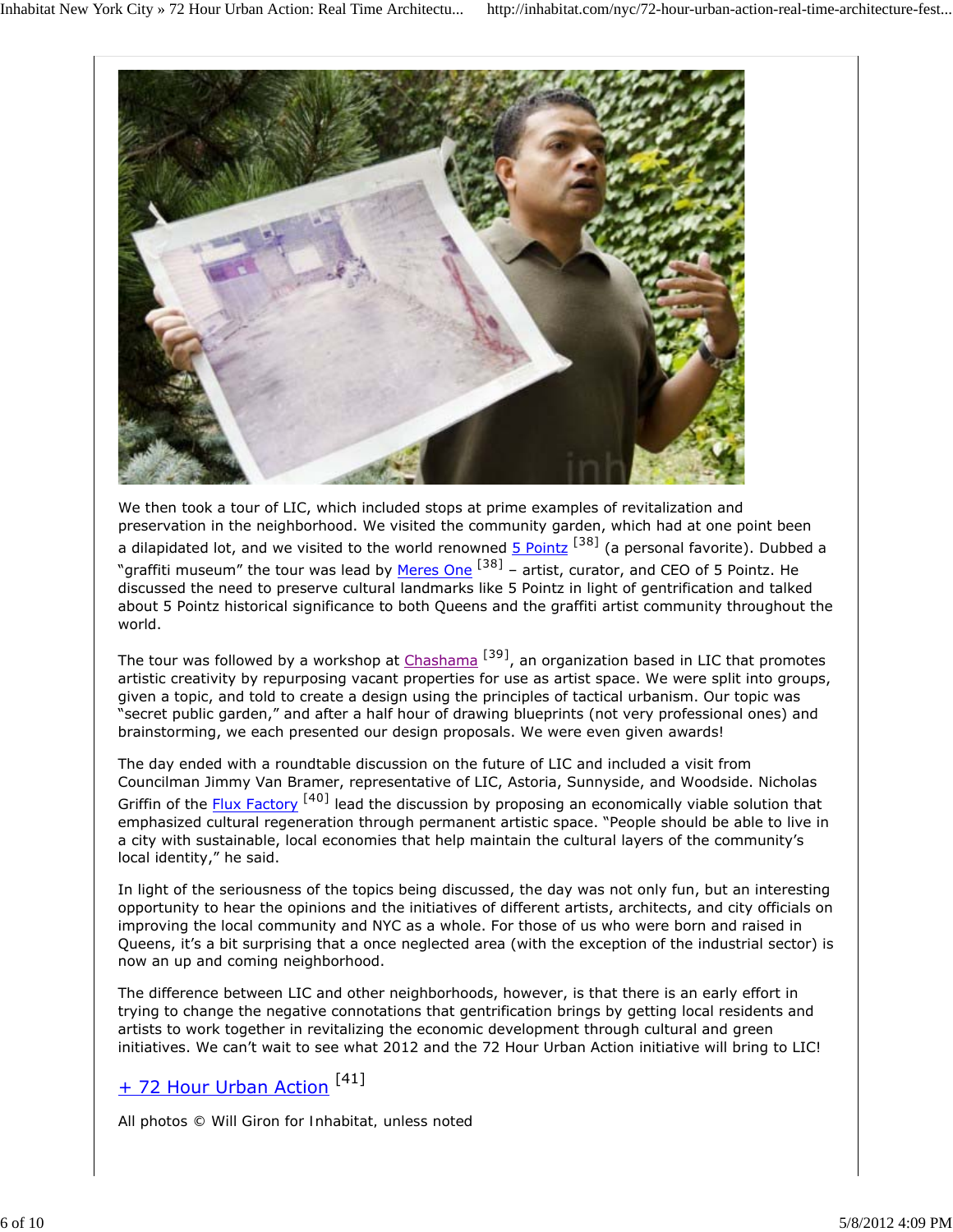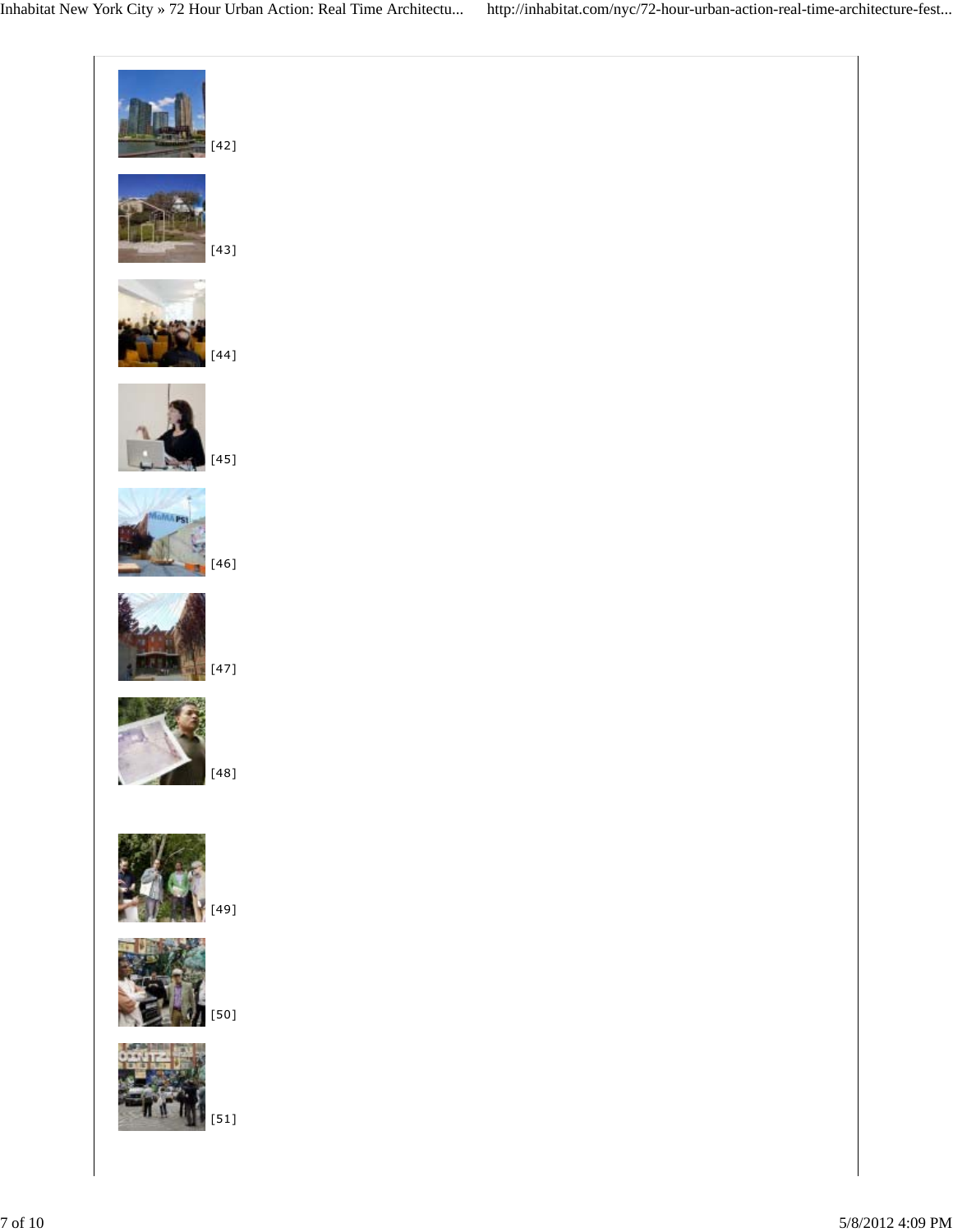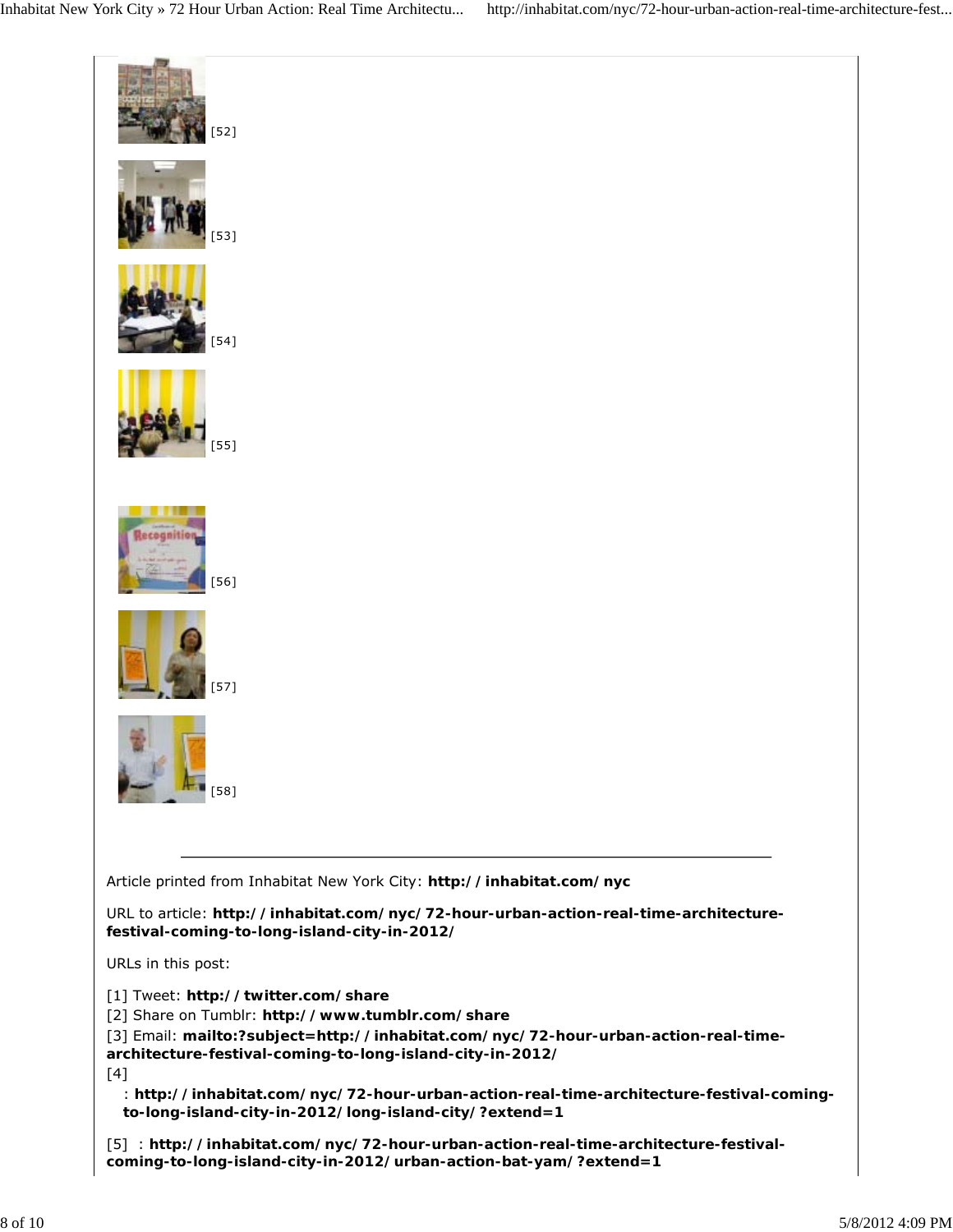[6] 72 Hour Urban Action: **http://www.72hoururbanaction.com/index.html** [7] Long Island City: http://inhabitat.com/nyc/new-sustainable-development-plan-for**western-queens-waterfront-to-be-unveiled-next-week/** [8] MoMA P.S. 1: **http://www.momaps1.org/** [9] Long Island City: **http://inhabitat.com/nyc/queens-plaza-to-be-transformed-into-avibrant-green-oasis-in-long-island-city/** [10] Image: **http://inhabitat.com/nyc/72-hour-urban-action-real-time-architecture-festivalcoming-to-long-island-city-in-2012/72hoururbanaction-lic-conference/?extend=1** [11] Image: **http://inhabitat.com/nyc/72-hour-urban-action-real-time-architecture-festivalcoming-to-long-island-city-in-2012/nina-rappaport-lic/?extend=1** [12] Image: http://inhabitat.com/nyc/72-hour-urban-action-real-time-architecture-festival**coming-to-long-island-city-in-2012/holding-pattern-moma-ps1-13-2/?extend=1** [13] Image: http://inhabitat.com/nyc/72-hour-urban-action-real-time-architecture-festival**coming-to-long-island-city-in-2012/holding-pattern-moma-ps1-3-2/?extend=1** [14] Image: http://inhabitat.com/nyc/72-hour-urban-action-real-time-architecture-festival**coming-to-long-island-city-in-2012/lic-community-garden-72hoururbanaction/?extend=1** [15] Image: http://inhabitat.com/nyc/72-hour-urban-action-real-time-architecture-festival**coming-to-long-island-city-in-2012/lic-community-gardens-mark-christie/?extend=1** [16] Image: http://inhabitat.com/nyc/72-hour-urban-action-real-time-architecture-festival**coming-to-long-island-city-in-2012/meres-one-lic-5pointz/?extend=1** [17] Image: http://inhabitat.com/nyc/72-hour-urban-action-real-time-architecture-festival**coming-to-long-island-city-in-2012/5pointz-meres-one/?extend=1** [18] Image: http://inhabitat.com/nyc/72-hour-urban-action-real-time-architecture-festival**coming-to-long-island-city-in-2012/5pointz-lic-demolition/?extend=1** [19] Image: **http://inhabitat.com/nyc/72-hour-urban-action-real-time-architecture-festivalcoming-to-long-island-city-in-2012/chashama-lic/?extend=1** [20] Image: **http://inhabitat.com/nyc/72-hour-urban-action-real-time-architecture-festivalcoming-to-long-island-city-in-2012/chashama-lic-72hoururbanaction/?extend=1** [21] Image: **http://inhabitat.com/nyc/72-hour-urban-action-real-time-architecture-festivalcoming-to-long-island-city-in-2012/chashama-tactical-urbanism/?extend=1** [22] Image: **http://inhabitat.com/nyc/72-hour-urban-action-real-time-architecture-festivalcoming-to-long-island-city-in-2012/guerrilla-architecture-award/?extend=1** [23] Image: **http://inhabitat.com/nyc/72-hour-urban-action-real-time-architecture-festivalcoming-to-long-island-city-in-2012/amy-hua-nagouchi-museum/?extend=1** [24] Image: **http://inhabitat.com/nyc/72-hour-urban-action-real-time-architecture-festivalcoming-to-long-island-city-in-2012/councilman-jimmy-van-brammer/?extend=1** [25] Kareem Halbrecht: **http://www.architizer.com/en\_us/people/profile/kerem\_halbrecht/** [26] Bat – Yam Biennale of Landscape Urbanism: **http://www.biennale-batyam.org /eng/default.asp** [27] first launched: **http://tmagazine.blogs.nytimes.com/2010/09/28/going-up-guerrillaarchitecture-in-israel/** [28] short video: **http://www.youtube.com/watch?v=x4O9CIom3W8** [29] Holding Pattern: **http://inhabitat.com/nyc../photos-interboro-partners-holding-patterninstallation-at-moma-ps1-is-now-open/** [30] Interboro Partners: **http://www.interboropartners.net/** [31] DoTank: Brooklyn: **http://dotankbrooklyn.org/** [32] yarn bombing: **http://inhabitat.com/guerilla-knitting-documentary-explores-the-originsof-yarn-graffiti/** [33] chair bombing: **http://dotankbrooklyn.tumblr.com/post/551546363/chair-bombingat-north-5th-and-berry-this-is-a** [34] digital community billboards: **http://dotankbrooklyn.org/32** [35] improve building aesthetics: **http://dotankbrooklyn.org/18** [36] Nina Rappaport: **http://ninarappaport.com/main.html?id=0** [37] Sunnyside Gardens: **http://www.sunnysidegardens.us/index.html** [38] 5 Pointz: **http://www.meresone.com/** [39] Chashama: **http://www.chashama.org/** [40] Flux Factory: **http://www.fluxfactory.org/**